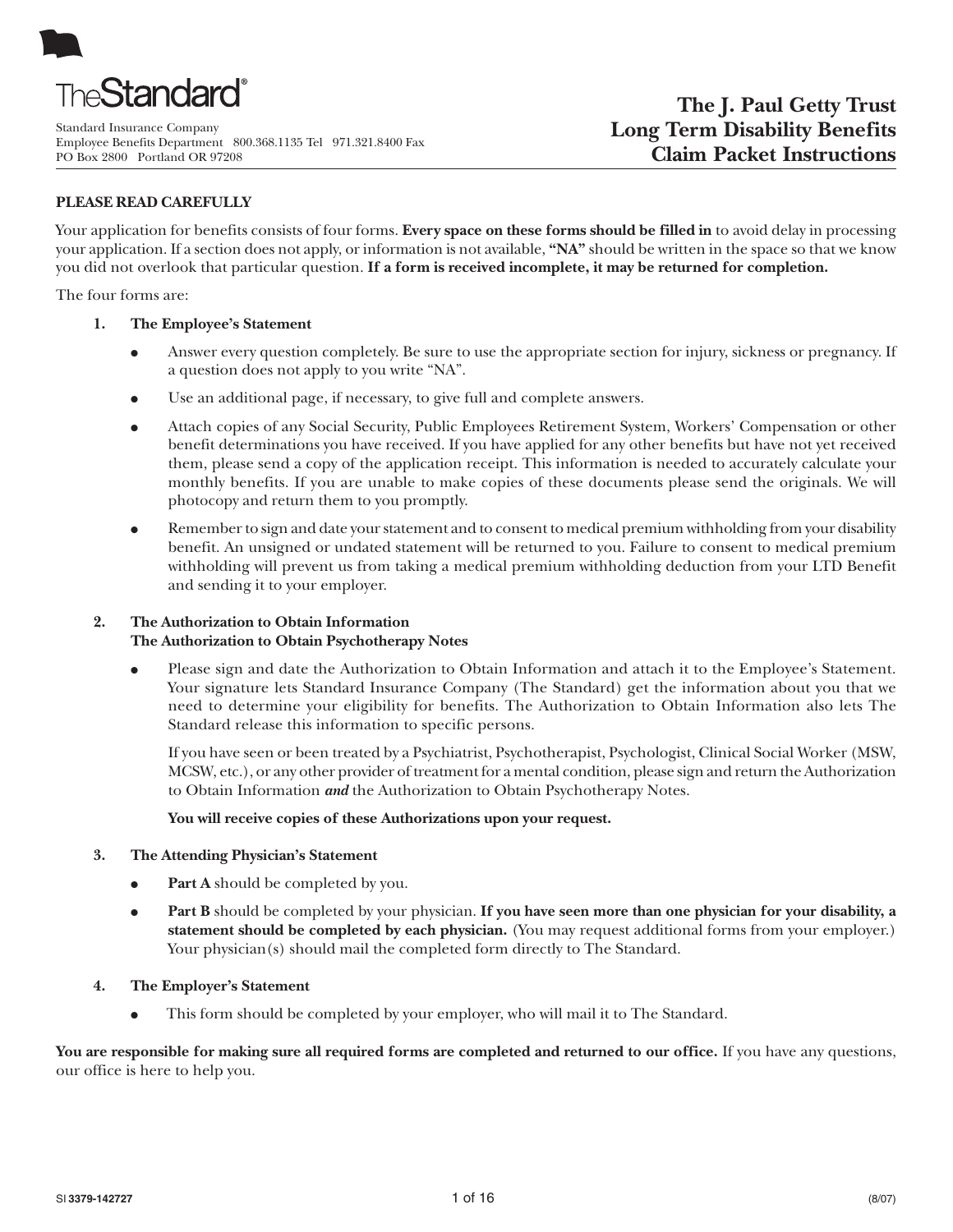# Standard Insurance Company

Employee Benefits Department 800.368.1135 Tel 971.321.8400 Fax PO Box 2800 Portland OR 97208

# **The J. Paul Getty Trust Long Term Disability Insurance Employee's Statement**

**Reset**

*Please type or print. Form may be returned for unanswered questions.*

|                                                                                                          |                          |                        |                                                                                                                                                                                                                                |  | $\Box$ Male $\Box$ Female |                                      | Height: Weight: ___________ Weight: |
|----------------------------------------------------------------------------------------------------------|--------------------------|------------------------|--------------------------------------------------------------------------------------------------------------------------------------------------------------------------------------------------------------------------------|--|---------------------------|--------------------------------------|-------------------------------------|
|                                                                                                          |                          |                        |                                                                                                                                                                                                                                |  |                           |                                      |                                     |
|                                                                                                          |                          |                        |                                                                                                                                                                                                                                |  |                           |                                      |                                     |
| Did you receive a Certificate of Insurance?<br>Brochure?                                                 | $\Box$ Yes<br>$\Box$ Yes | $\Box$ No<br>$\Box$ No | If no, please contact your employer to obtain a copy.                                                                                                                                                                          |  |                           |                                      |                                     |
| 2. EMPLOYMENT                                                                                            |                          |                        | the control of the control of the control of the control of the control of the control of the control of the control of the control of the control of the control of the control of the control of the control of the control  |  |                           |                                      |                                     |
| Name of Employer: The J. Paul Getty Trust                                                                |                          |                        | Call Company of Canada Company Company Company Company Company Company Company Company Company Company Company Company Company Company Company Company Company Company Company Company Company Company Company Company Company |  |                           |                                      |                                     |
|                                                                                                          |                          |                        |                                                                                                                                                                                                                                |  |                           |                                      |                                     |
|                                                                                                          |                          |                        |                                                                                                                                                                                                                                |  |                           |                                      |                                     |
| State your job title and describe your duties at work.                                                   |                          |                        |                                                                                                                                                                                                                                |  |                           |                                      |                                     |
|                                                                                                          |                          |                        |                                                                                                                                                                                                                                |  |                           |                                      |                                     |
|                                                                                                          |                          |                        |                                                                                                                                                                                                                                |  |                           |                                      |                                     |
| Is your disability work-related?                                                                         | $\Box$ Yes               | $\Box$ No              |                                                                                                                                                                                                                                |  |                           |                                      |                                     |
| Have you filed a Workers' Compensation claim?                                                            | $\Box$ Yes               | $\blacksquare$ No      |                                                                                                                                                                                                                                |  |                           |                                      |                                     |
|                                                                                                          |                          |                        |                                                                                                                                                                                                                                |  |                           |                                      |                                     |
|                                                                                                          |                          |                        |                                                                                                                                                                                                                                |  |                           |                                      |                                     |
| Are you now or have you worked at your occupation or any other occupation since the date of your injury? |                          |                        |                                                                                                                                                                                                                                |  | $\Box$ Yes $\Box$ No      |                                      |                                     |
|                                                                                                          |                          |                        |                                                                                                                                                                                                                                |  |                           |                                      |                                     |
| If yes, list names of employers, addresses, telephone numbers, and dates of employment.                  |                          |                        |                                                                                                                                                                                                                                |  |                           |                                      |                                     |
|                                                                                                          |                          |                        |                                                                                                                                                                                                                                |  |                           |                                      |                                     |
| $\Box$ Yes<br>Are you self-employed at any activity?                                                     | No.                      |                        |                                                                                                                                                                                                                                |  |                           |                                      |                                     |
|                                                                                                          |                          |                        |                                                                                                                                                                                                                                |  |                           |                                      |                                     |
|                                                                                                          |                          |                        |                                                                                                                                                                                                                                |  |                           |                                      |                                     |
|                                                                                                          |                          |                        |                                                                                                                                                                                                                                |  |                           |                                      |                                     |
|                                                                                                          |                          |                        |                                                                                                                                                                                                                                |  |                           |                                      |                                     |
| 3. SICKNESS Please list all illnesses which contribute to your being unable to work at your occupation.  |                          |                        |                                                                                                                                                                                                                                |  |                           | Date First Noticed: ________________ |                                     |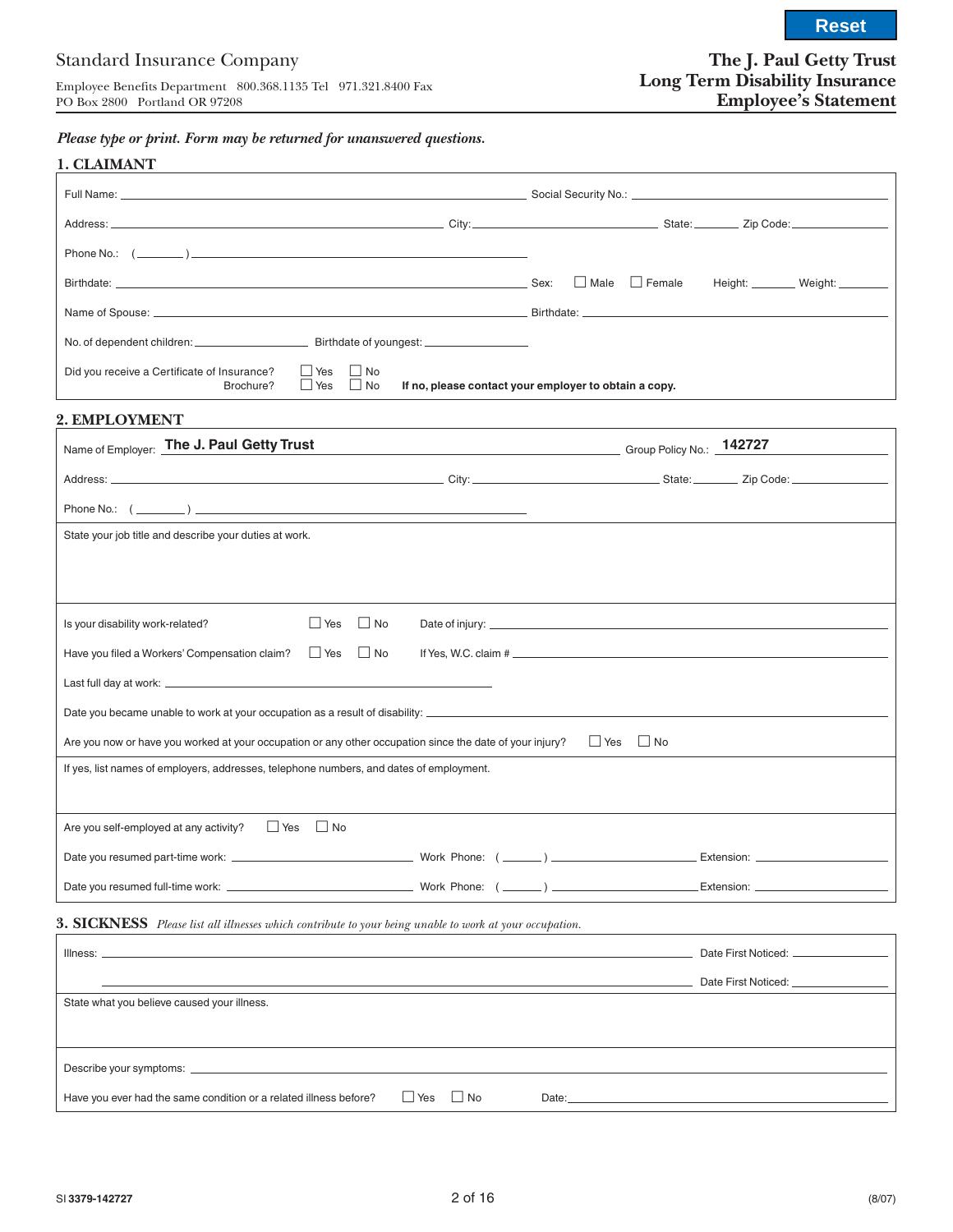# Standard Insurance Company

Employee Benefits Department 800.368.1135 Tel 971.321.8400 Fax PO Box 2800 Portland OR 97208

#### **4. INJURY**

| Describe Injuries: _                 |
|--------------------------------------|
| Cause of Injuries:                   |
| Time, Date and Location of Injuries. |
|                                      |
|                                      |

## **5. PREGNANCY**

| Date you expect to cease work: __              | Expected delivery date: _     |
|------------------------------------------------|-------------------------------|
| Actual delivery date: _                        | Expected return to work date: |
| Please indicate any foreseeable complications. |                               |

## **6. ATTENDING PHYSICIAN** *List all physicians consulted for this injury or illness. Use separate sheet, if needed.*

**7. HOSPITAL** *If you were hospitalized for this condition, please complete. Please attach copy of hospital bill if available.*

| Hospital Name: |          | Address:                    |  |
|----------------|----------|-----------------------------|--|
| From:          | through: | Reason for hospitalization: |  |
| From:          | through: | Reason for hospitalization: |  |

# **8. HISTORY** *List all illnesses or injuries for which you have received treatment over the past five years. Use separate sheet if needed.*

| Ailment | Date | Physician's Name | Complete Address |
|---------|------|------------------|------------------|
|         |      |                  |                  |
|         |      |                  |                  |
|         |      |                  |                  |
|         |      |                  |                  |
|         |      |                  |                  |
|         |      |                  |                  |
|         |      |                  |                  |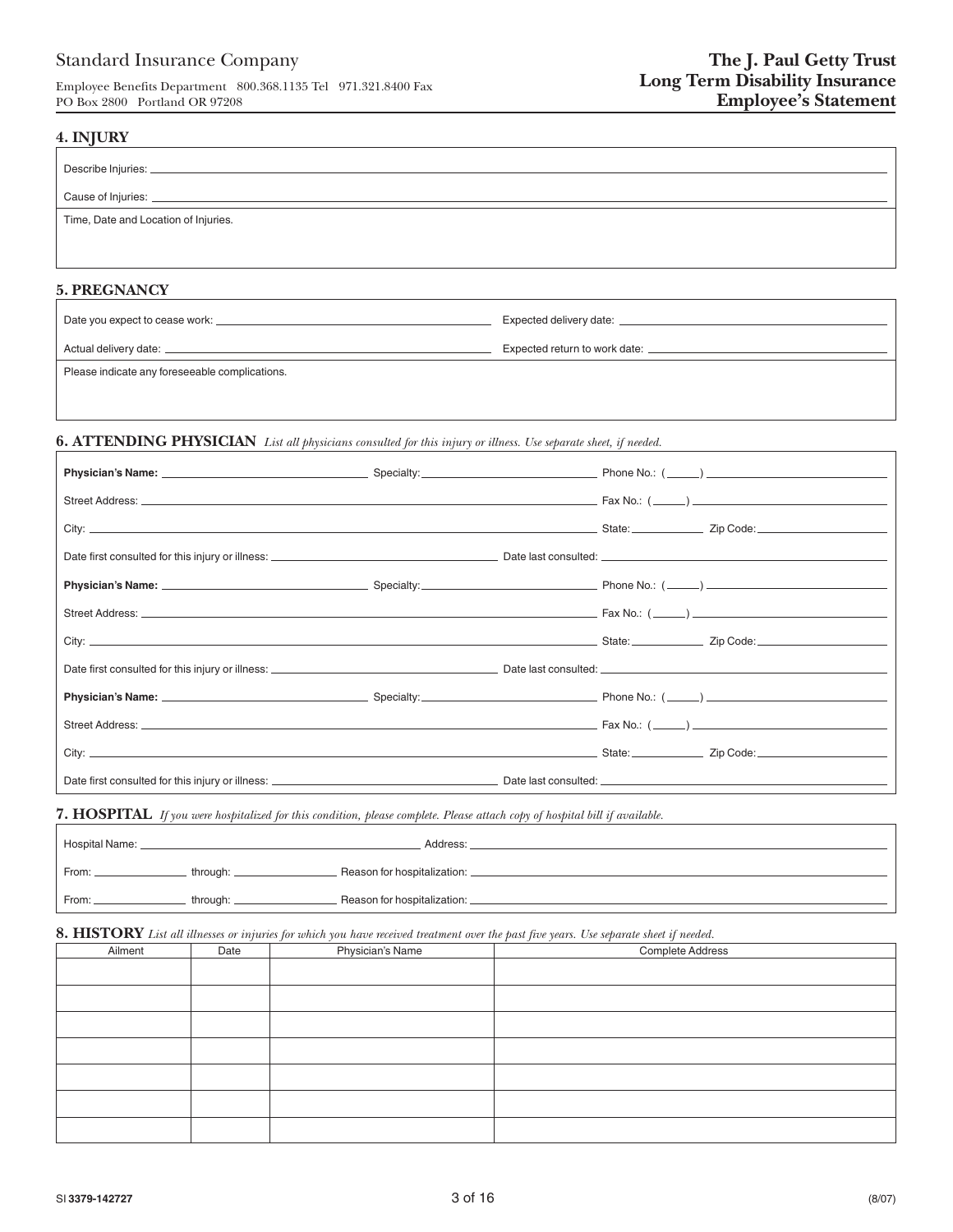#### **9. DEDUCTIBLE INCOME/BENEFITS FROM OTHER SOURCES**

Your Group Disability plan is designed so that the income you receive from Standard Insurance Company and other sources (e.g., Social Security, Worker's Compensation, retirement system, and other income or benefits as described in your Group Policy as deductible income or benefits) combined will provide you with a percentage of predisability earnings, as defined in your Group Policy. Please review your Group Policy to determine how receipt of or eligibility for deductible income or benefits may impact your disability benefits. Please review your obligation to keep Standard Insurance Company informed of your application for and receipt of deductible income or benefits. Additionally, your Group Policy may allow Standard Insurance Company to reduce your disability benefit by estimated deductible income or benefits you are eligible to receive even if you have not applied for them. If your Group Policy states that Social Security benefits will be "deemed payable" even if not received, we will deduct from your disability benefit an estimated Social Security benefit for you and your dependents, based on your Social Security wage record. Please also understand that when deductible income or benefits are awarded you may receive a retroactive award (earlier date) and payment. This retroactive payment may result in an overpayment of your disability benefits because you would receive deductible income or benefits for a period during which you already have received disability benefits from Standard Insurance Company.

| Have you applied for or are you receiving<br>benefits from:                                                     | Applied<br>Yes No                                                           | Receiving<br>Yes No | Date Applied<br>For | Weekly | <b>Amount Received</b><br>Monthly | Effective<br>Date |  |
|-----------------------------------------------------------------------------------------------------------------|-----------------------------------------------------------------------------|---------------------|---------------------|--------|-----------------------------------|-------------------|--|
| a. Social Security                                                                                              |                                                                             |                     |                     |        |                                   |                   |  |
| b. Workers' Compensation                                                                                        |                                                                             |                     |                     |        |                                   |                   |  |
| c. State Disability Insurance                                                                                   |                                                                             |                     |                     |        |                                   |                   |  |
| d. Retirement or Pension (Employer, PERS, STRS, PERA, etc.)<br>Please specify type ____________________________ |                                                                             |                     |                     |        |                                   |                   |  |
| (e.g., unemployment or union benefits, etc.)                                                                    |                                                                             | $\mathbf{L}$        |                     |        |                                   |                   |  |
|                                                                                                                 | Please send copies of any letters or notices approving or denying benefits. |                     |                     |        |                                   |                   |  |

#### **10. VOCATIONAL** *Complete the following and/or attach a resume.*

| <b>Education level</b>                                                                  | Yes<br>No                                            |                     | If no, last grade attended.           |                    |  |  |  |
|-----------------------------------------------------------------------------------------|------------------------------------------------------|---------------------|---------------------------------------|--------------------|--|--|--|
| Grade School Graduate                                                                   | П<br>$\overline{\phantom{a}}$                        |                     |                                       |                    |  |  |  |
| High School Graduate                                                                    | ٦                                                    |                     |                                       |                    |  |  |  |
| GED                                                                                     | ۰<br>×                                               |                     |                                       |                    |  |  |  |
| College Graduate                                                                        | $\overline{\phantom{a}}$<br>$\overline{\phantom{a}}$ | Degree              | Major                                 |                    |  |  |  |
| Post Graduate                                                                           | $\mathcal{L}$<br>H                                   | Degree              | Major                                 |                    |  |  |  |
| Have you attended any trade schools or received other special training?                 |                                                      | $\Box$ Yes          | $\Box$ No<br>If yes, please describe. |                    |  |  |  |
|                                                                                         |                                                      |                     |                                       |                    |  |  |  |
| Work Experience: Complete the following starting with your most recent work experience. |                                                      |                     |                                       |                    |  |  |  |
| Job Title & Employer                                                                    |                                                      | Dates of Employment | <b>Duties</b>                         | <b>Last Salary</b> |  |  |  |
| 1.                                                                                      | From:<br>To:                                         |                     |                                       |                    |  |  |  |
| 2.                                                                                      | From:<br>To:                                         |                     |                                       |                    |  |  |  |
| 3.                                                                                      | From:<br>To:                                         |                     |                                       |                    |  |  |  |
| 4.                                                                                      | From:<br>To:                                         |                     |                                       |                    |  |  |  |
| 5.                                                                                      | From:<br>To:                                         |                     |                                       |                    |  |  |  |

#### **Acknowledgement**

I hereby certify that the answers I have made to the foregoing questions are both complete and true to the best of my knowledge and belief. I acknowledge that I have read the applicable fraud notice on page 6 of this form.

SIGNATURE DATE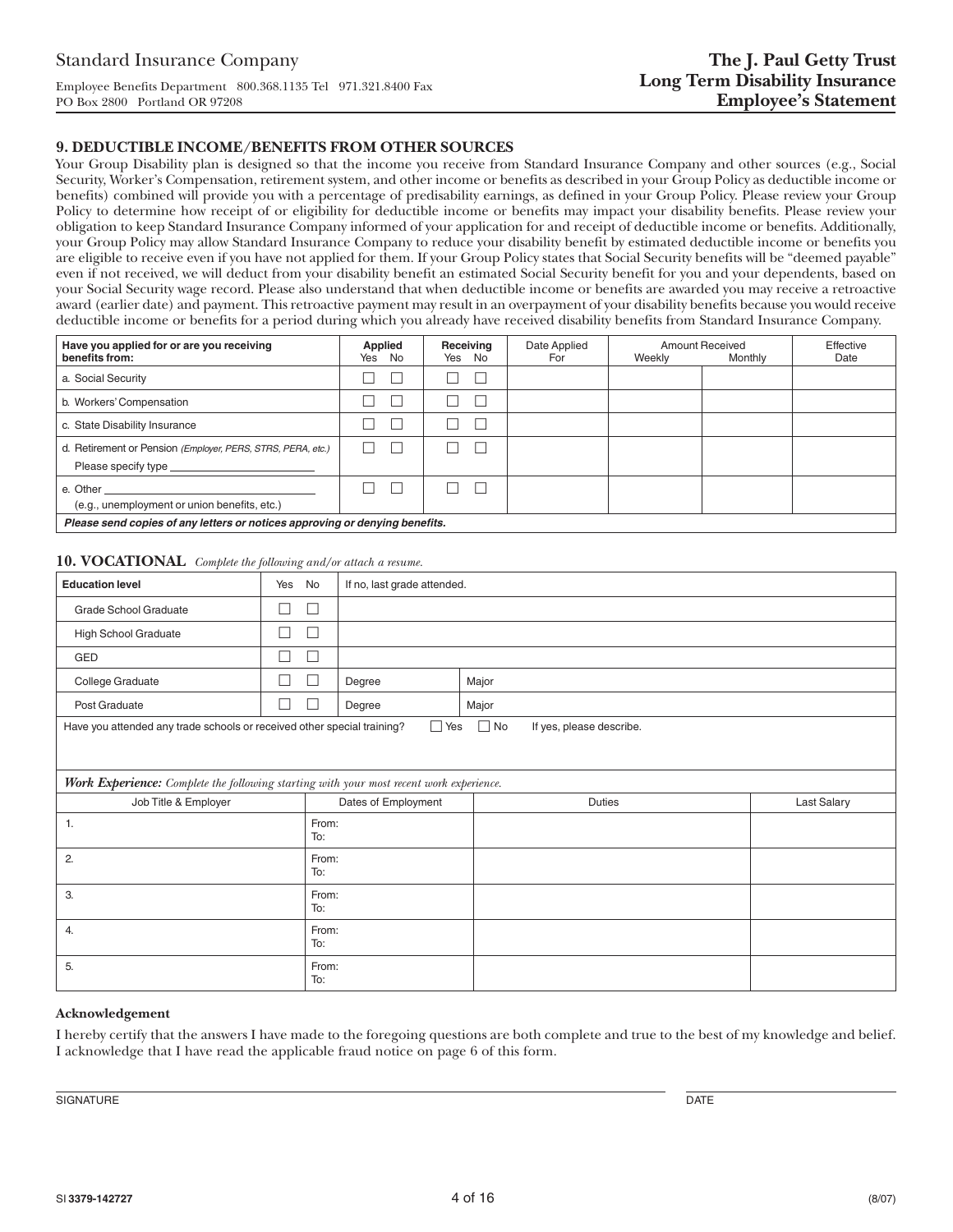### **Medical Premium Withholding Request and Authorization**

I request and authorize Standard Insurance Company (The Standard) to withhold from my monthly Long Term Disability (LTD) Benefit an amount The Standard is instructed by my employer to withhold as my medical premium withholding deduction. I authorize The Standard to forward this amount withheld on a monthly basis to my employer. I understand that:

- The Standard will take a medical premium withholding deduction from my LTD Benefit payable (the LTD Benefit after reduction by deductible income and social security and medicare taxes). This could result in no monthly LTD Benefit payable to me for one or more months of disability if the medical premium withholding deduction exceeds the monthly LTD minimum benefit amount payable to me under the Group Policy.
- The Standard will not deduct more than one medical premium withholding deduction from a monthly LTD Benefit.
- I understand that the medical premium withholding deduction from my monthly LTD Benefit may not cover my required medical premium payment. The Standard is not responsible for payment of my medical premium. The Standard will not forward to my employer an amount in excess of the medical premium withholding deduction taken from my monthly LTD Benefit payable.
- If more than one monthly LTD Benefit is paid at one time (e.g. retroactive award of disability benefits) my medical premium withholding deduction will be taken for each monthly LTD Benefit payable and prorated on a daily basis for a partial monthly LTD Benefit payment.
- If elected by The Standard, The Standard may stop taking a medical premium withholding deduction and apply LTD Benefits payable to me against an overpayment on my disability claim. In this case The Standard will notify me and my employer that medical premium withholding has ceased and no amounts will be withheld and forwarded to my employer.
- No medical premium withholding may occur during a period I am not entitled to receive or am not receiving LTD Benefits.
- In the event my LTD Benefits terminate or are interrupted for any reason, it is my responsibility to contact my employer immediately to find out what I need to do to continue to make my medical premium contributions.
- If my LTD Benefit is terminated or interrupted for any reason, my Medical Premium Withholding Request and Authorization will only be valid for 60 days from the date of the last LTD Benefit that included a medical premium withholding deduction. If LTD Benefit payments resume after this 60-day period, my employer and I will need to deliver to The Standard (1) a new Medical Premium Withholding Request and Authorization before monthly medical premium withholding deductions may begin, and (2) a current medical premium withholding deduction amount.
- Changes in the medical premium withholding deduction amount will apply to the LTD Benefit payment following The Standard's receipt of the change, not retroactively, and must be signed by myself and my employer.
- The Standard will not make any representation whether the medical premium withholding deduction represents pre-tax or after-tax medical premium contributions.
- The Standard is not liable in any way for the termination, cancellation or interruption of my medical insurance or any other insurance coverages.
- Cessation of my medical premium withholding deduction may occur at any time as directed by my myself, my employer or when the Group Policy terminates.
- Return to work for my employer or another employer will result in a termination of my medical premium withholding deduction.

SIGNATURE DATE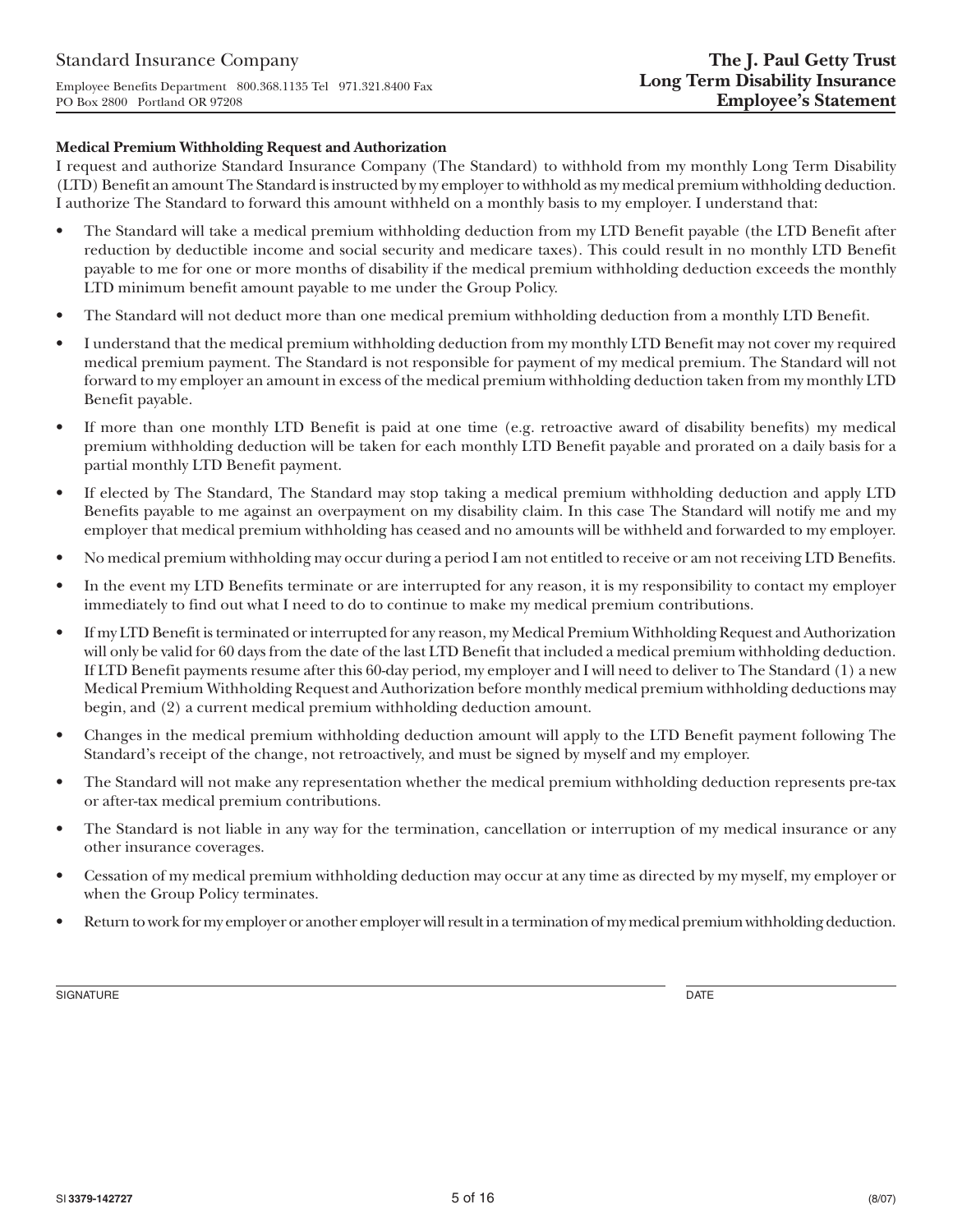Some states require us to provide the following information to you:

### **CALIFORNIA RESIDENTS**

For your protection, California law requires the following to appear on this form: Any person who knowingly presents a false or fraudulent claim for the payment of a loss is guilty of a crime and may be subject to fines and confinement in state prison.

### **COLORADO RESIDENTS**

It is unlawful to knowingly provide false, incomplete or misleading facts or information to an insurance company for the purpose of defrauding or attempting to defraud the company. Penalties may include imprisonment, fines, denial of insurance, and civil damages. Any insurance company or agent of an insurance company who knowingly provides false, incomplete, or misleading facts or information to the policyholder or claimant for the purpose of defrauding or attempting to defraud the policyholder or claimant with regard to a settlement or award payable from insurance proceeds shall be reported to the Colorado division of insurance within the department of regulatory agencies.

### **FLORIDA RESIDENTS**

Any person who knowingly and with intent to injure, defraud or deceive an insurance company, files a statement of claim or an application containing false, incomplete or misleading information is guilty of a felony of the third degree.

### **NEW JERSEY RESIDENTS**

Any person who knowingly files a statement of claim containing any false or misleading information is subject to criminal and civil penalties.

#### **NEW YORK RESIDENTS**

Any person who knowingly and with intent to defraud any insurance company or other person files an application for insurance or statement of claim, containing any materially false information, or conceals for the purpose of misleading, information concerning any fact material thereto, commits a fraudulent insurance act, which is a crime, and shall also be subject to civil penalty not to exceed five thousand dollars and the stated value of the claim for each such violation.

#### **PENNSYLVANIA RESIDENTS**

Any person who knowingly and with intent to defraud any insurance company or other person files an application for insurance or statement of claim containing any materially false information or conceals for the purpose of misleading, information concerning any fact material thereto commits a fraudulent insurance act, which is a crime and subjects such person to criminal and civil penalties.

# **ALL OTHER RESIDENTS**

Some states require us to inform you that any person who knowingly and with intent to injure, defraud or deceive an insurance company, or other person, files a statement containing false or misleading information concerning any fact material hereto commits a fraudulent insurance act which is subject to civil and/or criminal penalties, depending upon the state. Such actions may be deemed a felony and substantial fines may be imposed.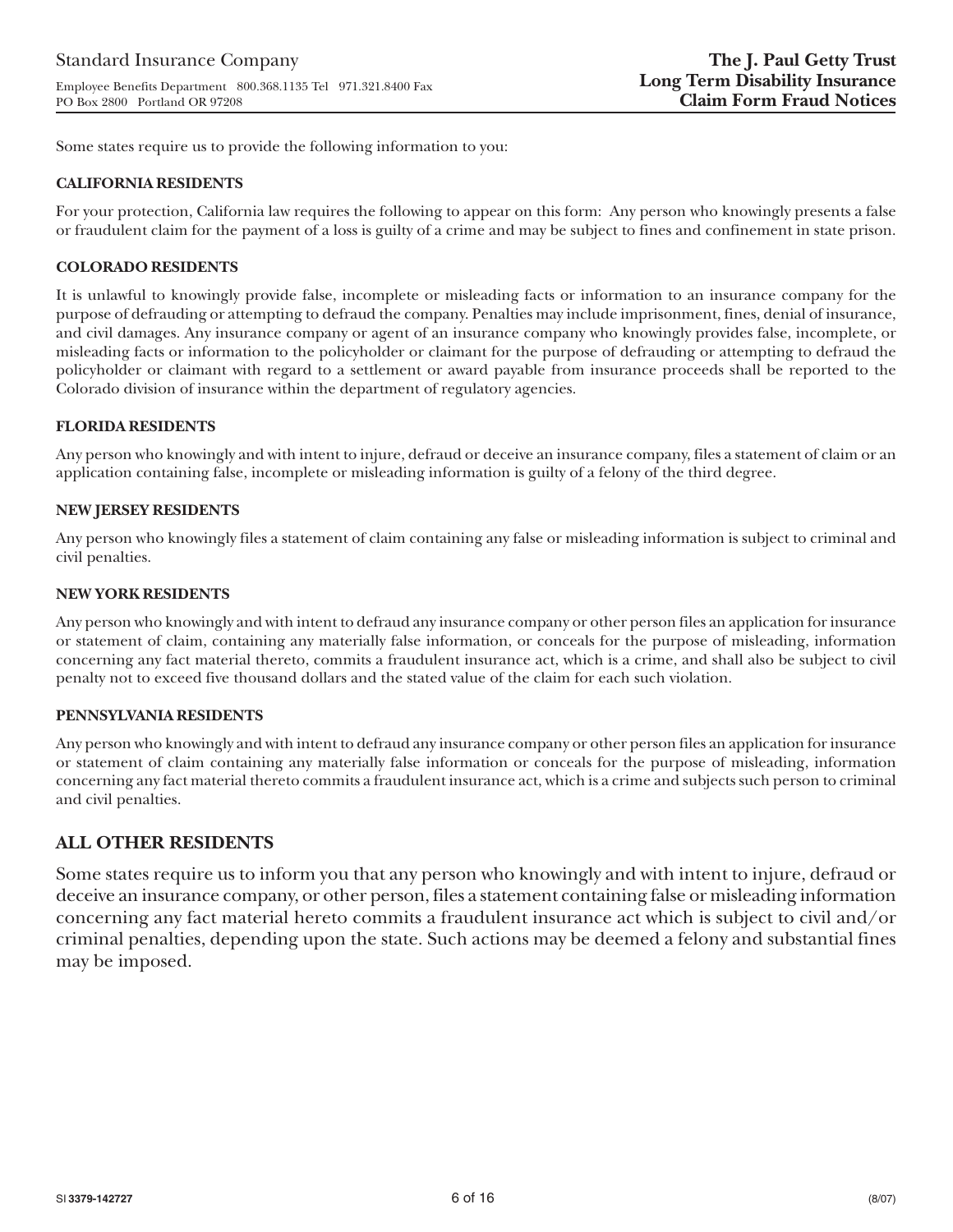**I AUTHORIZE THESE PERSONS** having any records or knowledge of me or my health:

- Any physician, medical practitioner or health care provider.
- Any hospital, clinic, pharmacy or other medical or medically related facility or association.
- Any insurance or annuity company.
- Any employer or plan sponsor.
- Any organization or entity administering a benefit program or an annuity program.
- Any educational, vocational or rehabilitational organization or program.
- Any consumer reporting agency, financial institution, accountant, or tax preparer.
- Any government agency (*for example, Social Security Administration, Public Retirement System, Railroad Retirement Board, etc.).*

## **TO GIVE THIS INFORMATION:**

- Charts, notes, x-rays, operative reports, lab and medication records and all other medical information about me, including medical history, diagnosis, testing and test results. Prognosis and treatment of any physical or mental condition, including:
	- Any disorder of the immune system, including HIV, Acquired Immune Deficiency Syndrome (AIDS) or other related syndromes or complexes.
	- Any communicable disease or disorder.
	- Any psychiatric or psychological condition, including test results, but excluding psychotherapy notes. Psychotherapy notes do not include a summary of diagnosis, functional status, the treatment plan, symptoms, prognosis and progress to date.
	- Any condition, treatment, or therapy related to substance abuse, including alcohol and drugs. **and:**
- Any non-medical information requested about me, including such things as education, employment history, earnings or finances, or eligibility for other benefits including retirement benefits and retirement plan contributions (*for example, Social Security Administration, Public Retirement System, Railroad Retirement Board, claims status, benefit amounts and effective dates, etc.).*

### **TO STANDARD INSURANCE COMPANY (THE STANDARD).**

- I acknowledge that any agreements I have made to restrict my protected health information do not apply to this authorization and I instruct the persons and organizations identified above to release and disclose my entire medical record without restriction. I understand that The Standard will use the information to determine my eligibility or entitlement for insurance benefits.
- I understand and agree that this authorization shall remain in force throughout the duration of my claim for benefits with The Standard. I understand that I have the right to refuse to sign this authorization and a right to revoke this authorization at any time by sending a written statement to The Standard, except to the extent it has been relied upon to disclose requested records. A revocation of the authorization, or the failure to sign the authorization, may impair The Standard's ability to evaluate or process my claim and may be a basis for denying my claim for benefits.
- I understand that in the course of conducting its business, The Standard may disclose to other parties information it has about me. The Standard may release this information about me to a reinsurer, a plan administrator, or any person performing business or legal services for The Standard in connection with my claim.
- I understand that The Standard complies with state and federal laws and regulations enacted to protect my privacy. I also understand that the information disclosed to The Standard pursuant to this authorization may be subject to redisclosure with my authorization or as otherwise permitted or required by law. (Disability coverage is not subject to the Privacy Rules of the Health Insurance Portability and Accountability Act [HIPAA] and therefore the release of information to The Standard is not protected under the Act.)
- I acknowledge that I have read the authorization and the state variations *(if applicable)* on page 8. A photocopy or facsimile of this authorization is as valid as the original and will be provided to me upon request.

| Name (please print)                  | Social Security No. |
|--------------------------------------|---------------------|
|                                      |                     |
| Signature of Claimant/Representative | Date                |

If signature is provided by legal representative (e.g., Attorney in Fact, guardian or conservator), please attach documentation of legal status.

*This Authorization is a two-page document. Please see page 8 for additional terms and information. Both pages are part of the Authorization.*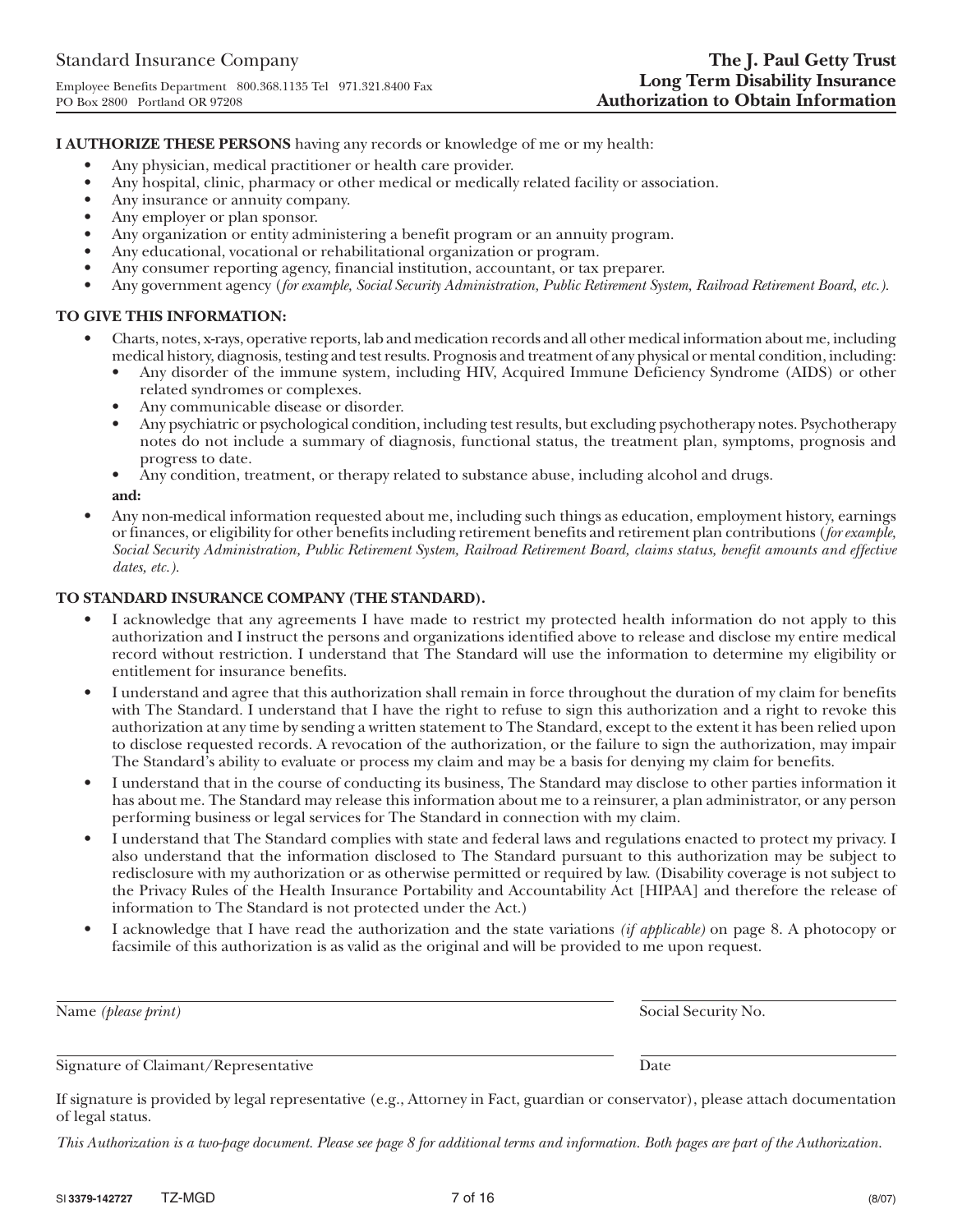Some states require us to provide the following information to you and to those persons and entities disclosing information about you:

## **FOR RESIDENTS OF MINNESOTA**

This authorization excludes the release of information about HBV (Hepatitis B Virus), HCV (Hepatitis C Virus), or HIV (Human Immunodeficiency Virus) tests which were administered (1) to a criminal offender or crime victim as a result of a crime that was reported to the police; (2) to a patient who received the services of emergency medical services personnel at a hospital or medical care facility; (3) to emergency medical personnel who were tested as a result of performing emergency medical services. The term "emergency medical personnel" includes individuals employed to provide pre-hospital emergency services; licensed police officers, firefighters, paramedics, emergency medical technicians, licensed nurses, rescue squad personnel, or to other individuals who serve as volunteers of an ambulance service who provide emergency medical services; crime lab personnel, correctional guards, including security guards, at the Minnesota security hospital, who experience a significant exposure to an inmate who is transported to a facility for emergency medical care; and other persons who render emergency care or assistance at the scene of an emergency, or while an injured person is being transported to receive medical care and who would qualify for immunity under the good samaritan law.

## **FOR RESIDENTS OF NEW MEXICO**

The state of New Mexico requires us to provide you with the following information pursuant to its Domestic Abuse Insurance Protection Act.

The accompanying Authorization to Obtain Information allows Standard Insurance Company to obtain personal information as it determines your eligibility for insurance benefits. The information obtained from you and from other sources may include confidential abuse information. "Confidential abuse information" means information about acts of domestic abuse or abuse status, the work or home address or telephone number of a victim of domestic abuse or the status of an applicant or insured as a family member, employer or associate of a victim of domestic abuse or a person with whom an applicant or insured is known to have a direct, close personal, family or abuse-related counseling relationship. With respect to confidential abuse information, you may revoke this authorization in writing, effective ten days after receipt by The Standard, understanding that doing so may result in a claim being denied or may adversely affect a pending insurance action.

The Standard is prohibited by law from using abuse status as a basis for denying, refusing to issue, renew or reissue or canceling or otherwise terminating a policy, restricting or excluding coverage or benefits of a policy or charging a higher premium for a policy.

Upon written request you have the right to review your confidential abuse information obtained by The Standard. Within 30 business days of receiving the request, The Standard will mail you a copy of the information pertaining to you. After you have reviewed the information, you may request that we correct, amend or delete any confidential abuse information which you believe is incorrect. The Standard will carefully review your request and make changes when justified. If you would like more information about this right or our information practices, a full notice can be obtained by writing to us.

If you wish to be a protected person (a victim of domestic abuse who has notified The Standard that you are or have been a victim of domestic abuse) and participate in The Standard's location information confidentiality program, your request should be sent to the same address above.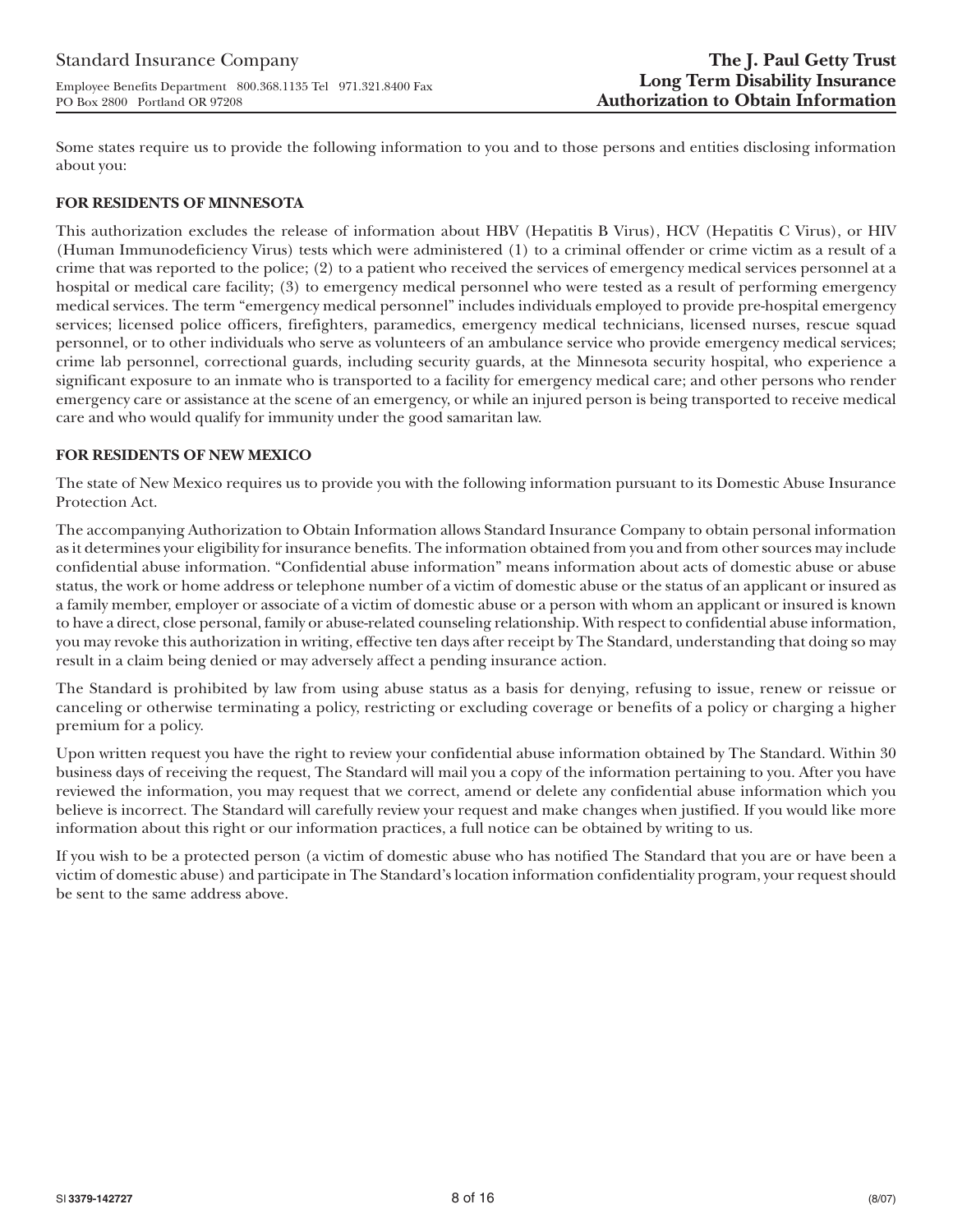**I AUTHORIZE THESE PERSONS** having any records or knowledge of me or my health:

- Any physician, medical practitioner or health care provider; and
- Any hospital, clinic, or other medical or medically related facility or association.

### **TO GIVE THIS INFORMATION:**

Notes recorded by a health care provider who is a mental health professional documenting or analyzing the contents of conversation(s) during a private counseling session or a group, joint, or family counseling session and that are separated from the rest of my medical record.

## **TO STANDARD INSURANCE COMPANY (THE STANDARD).**

- I acknowledge that any agreements I have made to restrict my protected health information do not apply to this authorization and I instruct the persons and organizations identified above to release and disclose my entire medical record without restriction. I understand that The Standard will use the information to determine my eligibility or entitlement for insurance benefits.
- I understand and agree that this authorization shall remain in force throughout the duration of my claim for benefits with The Standard. I understand that I have the right to refuse to sign this authorization and a right to revoke this authorization at any time by sending a written statement to The Standard, except to the extent it has been relied upon to disclose requested records. A revocation of the authorization, or the failure to sign the authorization, may impair The Standard's ability to evaluate or process my claim and may be a basis for denying my claim for benefits.
- I understand that in the course of conducting its business, The Standard may disclose to other parties information it has about me. The Standard may release this information about me to a reinsurer, a plan administrator, or any person performing business or legal services for The Standard in connection with my claim.
- I understand that The Standard complies with state and federal laws and regulations enacted to protect my privacy. I also understand that the information disclosed to The Standard pursuant to this authorization may be subject to redisclosure with my authorization or as otherwise permitted or required by law. (Disability coverage is not subject to the Privacy Rules of the Health Insurance Portability and Accountability Act [HIPAA] and therefore the release of information to The Standard is not protected under the Act.)
- I acknowledge that I have read the authorization and the state variations *(if applicable)* on page 10. A photocopy or facsimile of this authorization is as valid as the original and will be provided to me upon request.

Name *(please print)* Social Security No.

If signature is provided by legal representative (e.g., Attorney in Fact, guardian or conservator), please attach documentation of legal status.

*This Authorization is a two-page document. Please see page 10 for additional terms and information. Both pages are part of the Authorization.*

Signature of Claimant/Representative Date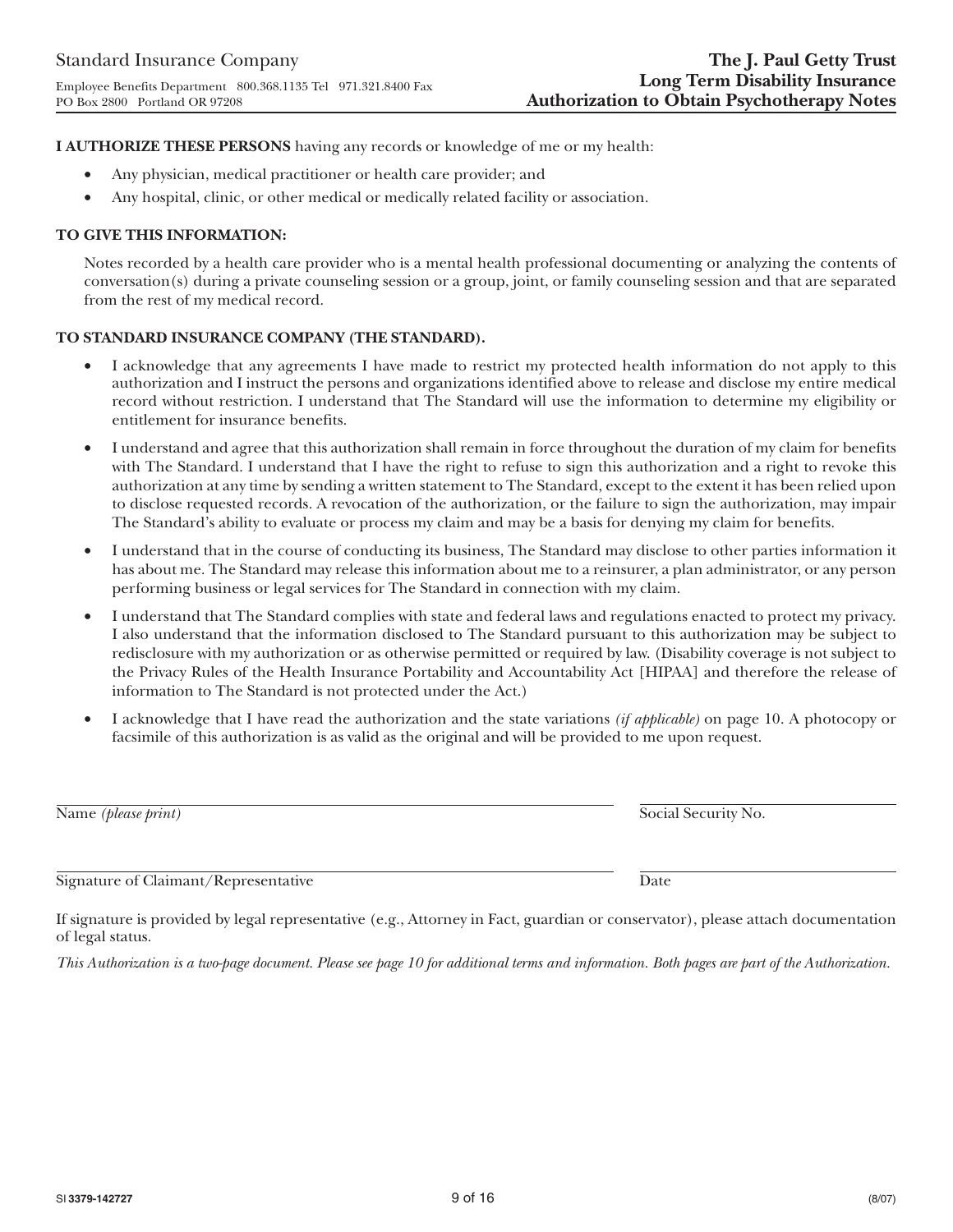Some states require us to provide the following information to you and to those persons and entities disclosing information about you:

## **FOR RESIDENTS OF MINNESOTA**

This authorization excludes the release of information about HBV (Hepatitis B Virus), HCV (Hepatitis C Virus), or HIV (Human Immunodeficiency Virus) tests which were administered (1) to a criminal offender or crime victim as a result of a crime that was reported to the police; (2) to a patient who received the services of emergency medical services personnel at a hospital or medical care facility; (3) to emergency medical personnel who were tested as a result of performing emergency medical services. The term "emergency medical personnel" includes individuals employed to provide pre-hospital emergency services; licensed police officers, firefighters, paramedics, emergency medical technicians, licensed nurses, rescue squad personnel, or to other individuals who serve as volunteers of an ambulance service who provide emergency medical services; crime lab personnel, correctional guards, including security guards, at the Minnesota security hospital, who experience a significant exposure to an inmate who is transported to a facility for emergency medical care; and other persons who render emergency care or assistance at the scene of an emergency, or while an injured person is being transported to receive medical care and who would qualify for immunity under the good samaritan law.

## **FOR RESIDENTS OF NEW MEXICO**

The state of New Mexico requires us to provide you with the following information pursuant to its Domestic Abuse Insurance Protection Act.

The accompanying Authorization to Obtain Information allows Standard Insurance Company to obtain personal information as it determines your eligibility for insurance benefits. The information obtained from you and from other sources may include confidential abuse information. "Confidential abuse information" means information about acts of domestic abuse or abuse status, the work or home address or telephone number of a victim of domestic abuse or the status of an applicant or insured as a family member, employer or associate of a victim of domestic abuse or a person with whom an applicant or insured is known to have a direct, close personal, family or abuse-related counseling relationship. With respect to confidential abuse information, you may revoke this authorization in writing, effective ten days after receipt by The Standard, understanding that doing so may result in a claim being denied or may adversely affect a pending insurance action.

The Standard is prohibited by law from using abuse status as a basis for denying, refusing to issue, renew or reissue or canceling or otherwise terminating a policy, restricting or excluding coverage or benefits of a policy or charging a higher premium for a policy.

Upon written request you have the right to review your confidential abuse information obtained by The Standard. Within 30 business days of receiving the request, The Standard will mail you a copy of the information pertaining to you. After you have reviewed the information, you may request that we correct, amend or delete any confidential abuse information which you believe is incorrect. The Standard will carefully review your request and make changes when justified. If you would like more information about this right or our information practices, a full notice can be obtained by writing to us.

If you wish to be a protected person (a victim of domestic abuse who has notified The Standard that you are or have been a victim of domestic abuse) and participate in The Standard's location information confidentiality program, your request should be sent to the same address above.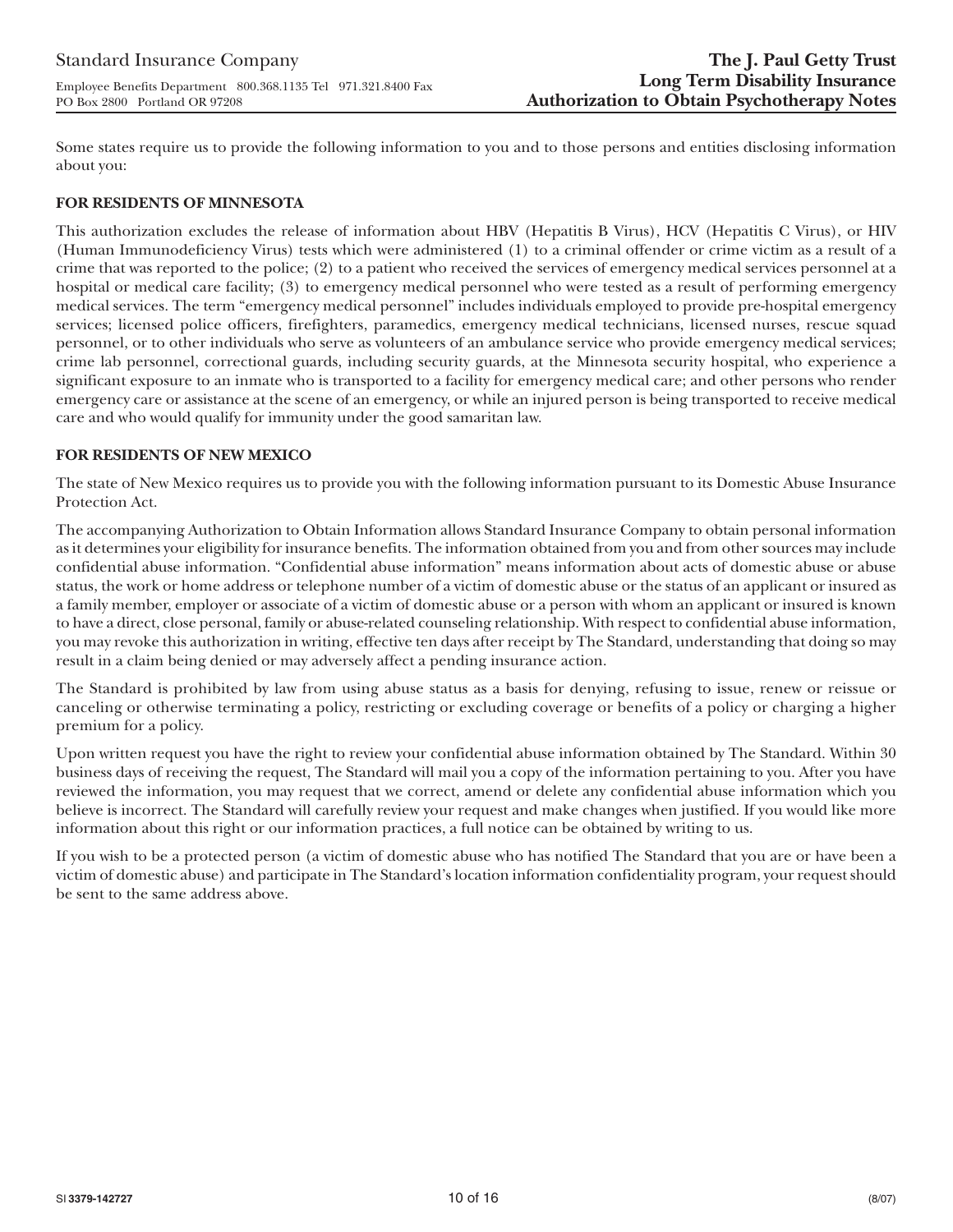## **PART A. TO BE COMPLETED BY PATIENT**

| Occupation: 2000 Cocupation: 2000 Cocupation: 2010 Cocupation: 2010 Cocupation: 2010 Cocupation: 2010 Cocupation: 2010 Cocupation: 2010 Cocupation: 2010 Cocupation: 2010 Cocupation: 2010 Cocupation: 2010 Cocupation: 2010 C                                                                                                                                                                                                                                                                                                                                                                                    |           |                                                      |          |        |
|-------------------------------------------------------------------------------------------------------------------------------------------------------------------------------------------------------------------------------------------------------------------------------------------------------------------------------------------------------------------------------------------------------------------------------------------------------------------------------------------------------------------------------------------------------------------------------------------------------------------|-----------|------------------------------------------------------|----------|--------|
|                                                                                                                                                                                                                                                                                                                                                                                                                                                                                                                                                                                                                   |           |                                                      |          |        |
| PART B. TO BE COMPLETED BY PHYSICIAN                                                                                                                                                                                                                                                                                                                                                                                                                                                                                                                                                                              |           |                                                      |          |        |
| <b>DEAR DOCTOR:</b> The purpose of this form is to help us determine whether the clinical condition of your patient is disabling. We need documentation<br>of functional impairment. Please include laboratory data and results of special tests (X-rays, CAT scan, EKG, etc.). Please attach copies of any pertinent<br>surgical reports, hospital admitting history, physician discharge summaries, chart notes, and narrative reports.<br>The patient is responsible for the completion of this form without expense to The Standard. Forms may be returned for unanswered questions.<br><b>1. INFORMATION</b> |           |                                                      |          |        |
|                                                                                                                                                                                                                                                                                                                                                                                                                                                                                                                                                                                                                   |           |                                                      |          |        |
| Primary Diagnosis:                                                                                                                                                                                                                                                                                                                                                                                                                                                                                                                                                                                                |           |                                                      |          |        |
| Other diagnoses and ICD Codes related to this claim.                                                                                                                                                                                                                                                                                                                                                                                                                                                                                                                                                              |           |                                                      |          |        |
|                                                                                                                                                                                                                                                                                                                                                                                                                                                                                                                                                                                                                   |           |                                                      |          |        |
| Symptoms.                                                                                                                                                                                                                                                                                                                                                                                                                                                                                                                                                                                                         |           |                                                      |          |        |
|                                                                                                                                                                                                                                                                                                                                                                                                                                                                                                                                                                                                                   |           |                                                      |          |        |
| Is condition primarily related to:                                                                                                                                                                                                                                                                                                                                                                                                                                                                                                                                                                                | Right arm |                                                      | Left arm | Radial |
| Patient's Employment<br>$\Box$ Yes $\Box$ No<br>a.<br><b>Mental Disorder</b><br>  Yes                                                                                                                                                                                                                                                                                                                                                                                                                                                                                                                             |           | Dominant Hand Left Right                             |          |        |
| $\Box$ No<br>b.<br>Alcohol or Drug Condition<br>l Yes<br>$\Box$ No<br>C.<br>Yes No<br>d.<br>Pregnancy                                                                                                                                                                                                                                                                                                                                                                                                                                                                                                             |           |                                                      |          |        |
|                                                                                                                                                                                                                                                                                                                                                                                                                                                                                                                                                                                                                   |           | Actual Delivery Date: <u>_______________________</u> |          |        |
|                                                                                                                                                                                                                                                                                                                                                                                                                                                                                                                                                                                                                   |           | Vaginal Caesarean Section                            |          |        |
| 2. HISTORY                                                                                                                                                                                                                                                                                                                                                                                                                                                                                                                                                                                                        |           |                                                      |          |        |
|                                                                                                                                                                                                                                                                                                                                                                                                                                                                                                                                                                                                                   |           |                                                      |          |        |
| Has patient ever had same or similar condition? $\Box$ Yes $\Box$ No                                                                                                                                                                                                                                                                                                                                                                                                                                                                                                                                              |           |                                                      |          |        |
| _ Describe:<br>If yes, indicate when:                                                                                                                                                                                                                                                                                                                                                                                                                                                                                                                                                                             |           |                                                      |          |        |
| Do, or have, other conditions contributed to this condition? Set No                                                                                                                                                                                                                                                                                                                                                                                                                                                                                                                                               |           |                                                      |          |        |
|                                                                                                                                                                                                                                                                                                                                                                                                                                                                                                                                                                                                                   |           |                                                      |          |        |
| Date patient first consulted you for this condition: example to the condition of the condition of the condition of the condition of the condition of the condition of the condition of the condition of the condition of the c                                                                                                                                                                                                                                                                                                                                                                                    |           |                                                      |          |        |
|                                                                                                                                                                                                                                                                                                                                                                                                                                                                                                                                                                                                                   |           |                                                      |          |        |
|                                                                                                                                                                                                                                                                                                                                                                                                                                                                                                                                                                                                                   |           |                                                      |          |        |
|                                                                                                                                                                                                                                                                                                                                                                                                                                                                                                                                                                                                                   |           |                                                      |          |        |
|                                                                                                                                                                                                                                                                                                                                                                                                                                                                                                                                                                                                                   |           |                                                      |          |        |
| Name of Hospital: <b>Alternative Contract Contract Contract Contract Contract Contract Contract Contract Contract Contract Contract Contract Contract Contract Contract Contract Contract Contract Contract Contract Contract Co</b>                                                                                                                                                                                                                                                                                                                                                                              |           |                                                      |          |        |
|                                                                                                                                                                                                                                                                                                                                                                                                                                                                                                                                                                                                                   |           |                                                      |          |        |
| <u>and the contract of the contract of the contract of the contract of the contract of the contract of the contract of the contract of the contract of the contract of the contract of the contract of the contract of the contr</u><br>Address: __                                                                                                                                                                                                                                                                                                                                                               |           |                                                      | State:   |        |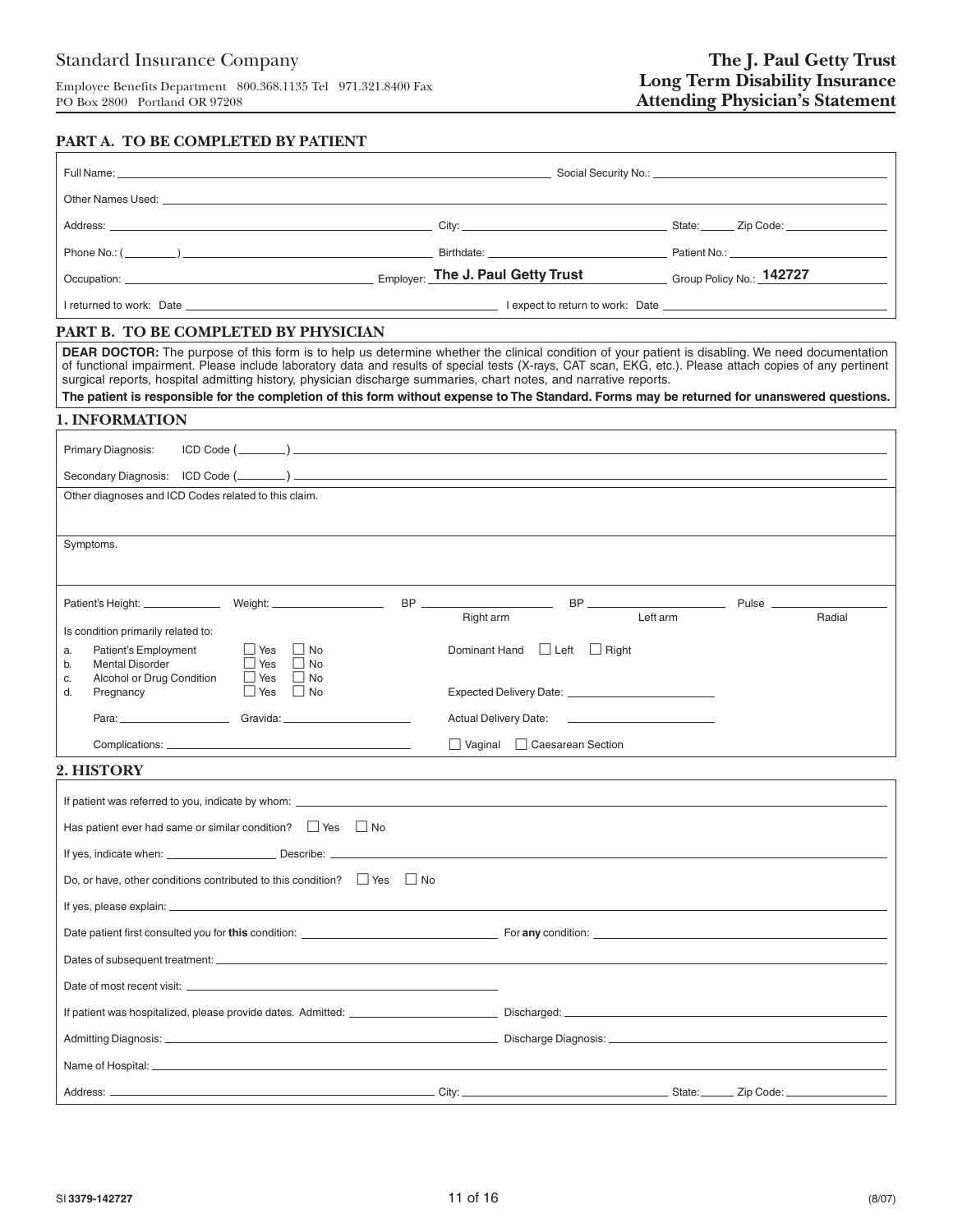Employee Benefits Department 800.368.1135 Tel 971.321.8400 Fax PO Box 2800 Portland OR 97208

| Claimant's Name: _                                                                                                                                                                                                                                                                                                                                                              |                  |              |          |
|---------------------------------------------------------------------------------------------------------------------------------------------------------------------------------------------------------------------------------------------------------------------------------------------------------------------------------------------------------------------------------|------------------|--------------|----------|
| 3. ASSESSMENT                                                                                                                                                                                                                                                                                                                                                                   |                  |              |          |
|                                                                                                                                                                                                                                                                                                                                                                                 |                  |              |          |
|                                                                                                                                                                                                                                                                                                                                                                                 |                  |              |          |
|                                                                                                                                                                                                                                                                                                                                                                                 |                  |              |          |
|                                                                                                                                                                                                                                                                                                                                                                                 |                  |              |          |
| Is the patient competent to manage insurance benefits? $\Box$ Yes $\Box$ No<br>If no, is the patient competent to appoint someone to help manage the insurance benefits? $\Box$ Yes $\Box$ No                                                                                                                                                                                   |                  |              |          |
| <b>4. TREATMENT</b>                                                                                                                                                                                                                                                                                                                                                             |                  |              |          |
|                                                                                                                                                                                                                                                                                                                                                                                 |                  |              |          |
|                                                                                                                                                                                                                                                                                                                                                                                 |                  |              |          |
|                                                                                                                                                                                                                                                                                                                                                                                 |                  |              |          |
| List other treating or referring physicians. (Continue on separate page, if necessary.)                                                                                                                                                                                                                                                                                         |                  |              |          |
| <b>NAME</b>                                                                                                                                                                                                                                                                                                                                                                     | <b>ADDRESS</b>   |              |          |
| 1.                                                                                                                                                                                                                                                                                                                                                                              |                  |              |          |
| Phone No.                                                                                                                                                                                                                                                                                                                                                                       | City             | State        | Zip Code |
| 2.                                                                                                                                                                                                                                                                                                                                                                              |                  |              |          |
| Phone No.                                                                                                                                                                                                                                                                                                                                                                       | City             | <b>State</b> | Zip Code |
| What reasonable work or job site modifications could the employer make to assist the individual to return to work? Please specify:                                                                                                                                                                                                                                              |                  |              |          |
|                                                                                                                                                                                                                                                                                                                                                                                 |                  |              |          |
|                                                                                                                                                                                                                                                                                                                                                                                 |                  |              |          |
| Assessment and treatment are complicated by:<br>Malingering<br>ப<br>Significant emotional or behavioral disorder such as: $\Box$ Depression $\Box$ Anxiety $\Box$ Hysteria (Check pertinent areas.)<br>$\Box$<br>Exaggeration, inconsistent findings, subjective complaints out of proportion to objective findings, bizarre or contradictory observations.<br>$\Box$<br>$\Box$ |                  |              |          |
| <b>5. PROGNOSIS</b>                                                                                                                                                                                                                                                                                                                                                             |                  |              |          |
| Describe patient's condition since onset of symptoms:<br>$\Box$ Recovered $\Box$ Improved $\Box$ Unchanged<br>When do you expect a fundamental or marked change in patient's condition? Never Condition expected to regress Condition expected to improve                                                                                                                       | $\Box$ Regressed |              |          |
|                                                                                                                                                                                                                                                                                                                                                                                 |                  |              |          |
|                                                                                                                                                                                                                                                                                                                                                                                 |                  |              |          |
|                                                                                                                                                                                                                                                                                                                                                                                 |                  |              |          |
| Remarks: <u>example and a series of the series of the series of the series of the series of the series of the series of the series of the series of the series of the series of the series of the series of the series of the se</u>                                                                                                                                            |                  |              |          |
| Acknowledgement<br>I hereby certify that the answers I have made to the foregoing questions are both complete and true to the best of my knowledge and belief.<br>I acknowledge that I have read the applicable fraud notice on page 13 of this form.                                                                                                                           |                  |              |          |
| Physician's Signature:                                                                                                                                                                                                                                                                                                                                                          | Date:            |              |          |

| $\frac{1}{1}$ , or order to be equivalent of $\frac{1}{1}$ |                     | ----- |                  |
|------------------------------------------------------------|---------------------|-------|------------------|
|                                                            |                     |       |                  |
| Address:                                                   | City:               |       | State: Zip Code: |
| Physician's Taxpayer ID No.: _                             | Phone No.: $(\_\_)$ |       |                  |

Return to Standard Insurance Company at the address above.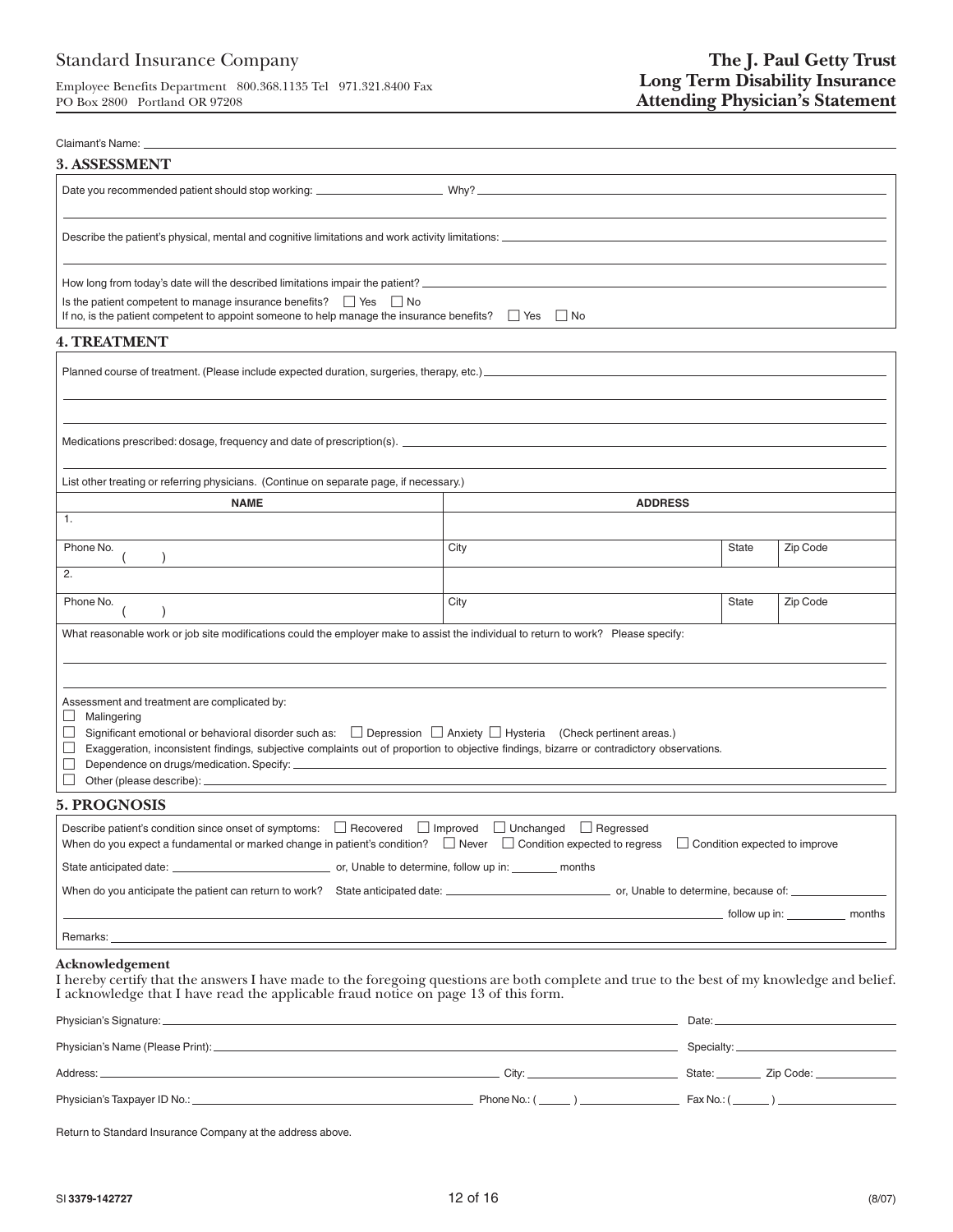Some states require us to provide the following information to you:

### **CALIFORNIA RESIDENTS**

For your protection, California law requires the following to appear on this form: Any person who knowingly presents a false or fraudulent claim for the payment of a loss is guilty of a crime and may be subject to fines and confinement in state prison.

### **COLORADO RESIDENTS**

It is unlawful to knowingly provide false, incomplete or misleading facts or information to an insurance company for the purpose of defrauding or attempting to defraud the company. Penalties may include imprisonment, fines, denial of insurance, and civil damages. Any insurance company or agent of an insurance company who knowingly provides false, incomplete, or misleading facts or information to the policyholder or claimant for the purpose of defrauding or attempting to defraud the policyholder or claimant with regard to a settlement or award payable from insurance proceeds shall be reported to the Colorado division of insurance within the department of regulatory agencies.

### **FLORIDA RESIDENTS**

Any person who knowingly and with intent to injure, defraud or deceive an insurance company, files a statement of claim or an application containing false, incomplete or misleading information is guilty of a felony of the third degree.

### **NEW JERSEY RESIDENTS**

Any person who knowingly files a statement of claim containing any false or misleading information is subject to criminal and civil penalties.

#### **NEW YORK RESIDENTS**

Any person who knowingly and with intent to defraud any insurance company or other person files an application for insurance or statement of claim, containing any materially false information, or conceals for the purpose of misleading, information concerning any fact material thereto, commits a fraudulent insurance act, which is a crime, and shall also be subject to civil penalty not to exceed five thousand dollars and the stated value of the claim for each such violation.

#### **PENNSYLVANIA RESIDENTS**

Any person who knowingly and with intent to defraud any insurance company or other person files an application for insurance or statement of claim containing any materially false information or conceals for the purpose of misleading, information concerning any fact material thereto commits a fraudulent insurance act, which is a crime and subjects such person to criminal and civil penalties.

# **ALL OTHER RESIDENTS**

Some states require us to inform you that any person who knowingly and with intent to injure, defraud or deceive an insurance company, or other person, files a statement containing false or misleading information concerning any fact material hereto commits a fraudulent insurance act which is subject to civil and/or criminal penalties, depending upon the state. Such actions may be deemed a felony and substantial fines may be imposed.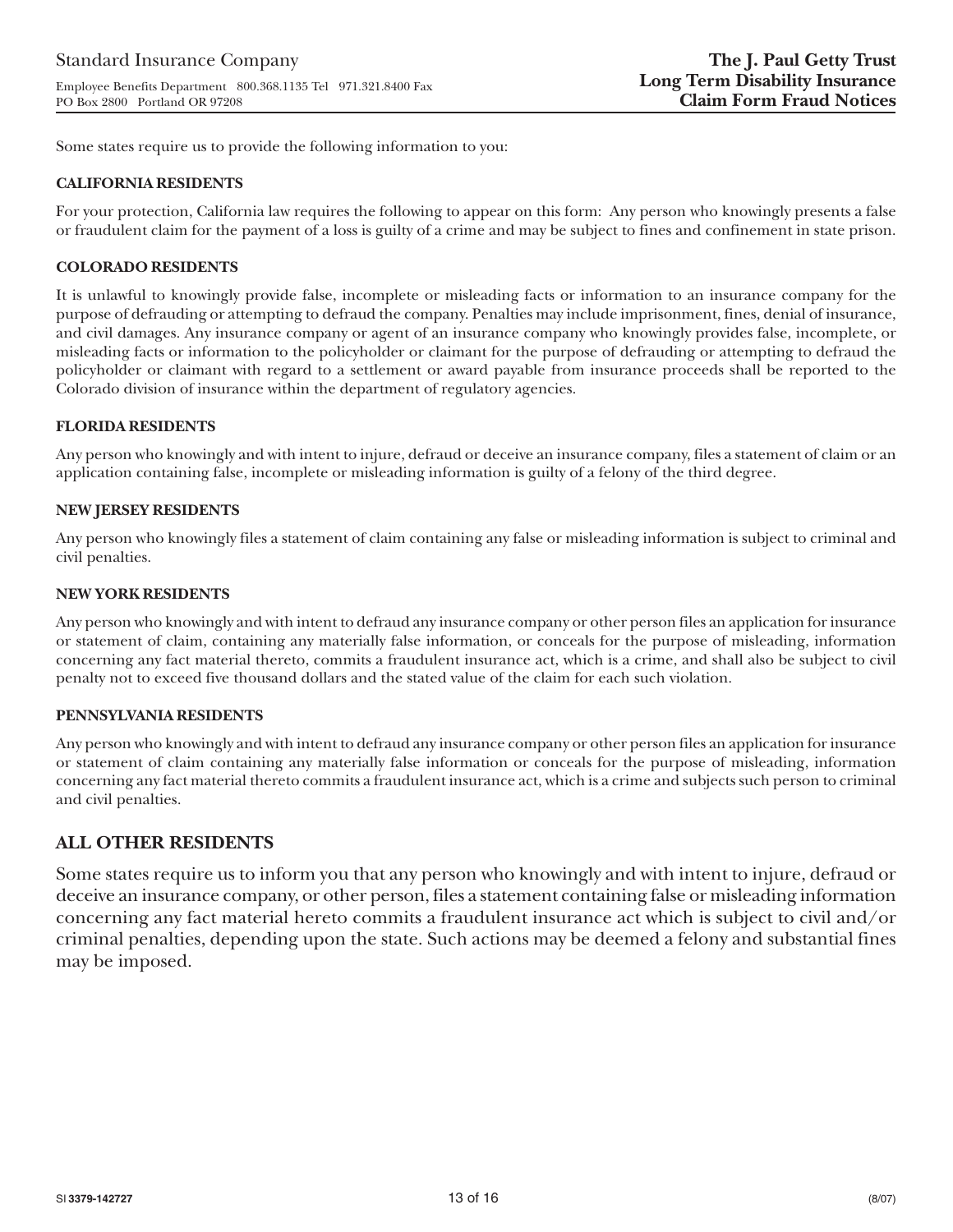# Standard Insurance Company

Employee Benefits Department 800.368.1135 Tel 971.321.8400 Fax PO Box 2800 Portland OR 97208

## **1. EMPLOYEE**

|                                                                                                                                                                                                                                                                                  |                                         |            |                                                     |                                             | $\Box$ Administration |
|----------------------------------------------------------------------------------------------------------------------------------------------------------------------------------------------------------------------------------------------------------------------------------|-----------------------------------------|------------|-----------------------------------------------------|---------------------------------------------|-----------------------|
|                                                                                                                                                                                                                                                                                  |                                         |            | Maintenance                                         | Secretarial/Clerical                        |                       |
|                                                                                                                                                                                                                                                                                  |                                         |            |                                                     |                                             |                       |
| 2. INFORMATION                                                                                                                                                                                                                                                                   |                                         |            |                                                     |                                             |                       |
| Date employee's LTD coverage became effective:                                                                                                                                                                                                                                   | Basic Buy-up Buy-up                     |            |                                                     |                                             |                       |
|                                                                                                                                                                                                                                                                                  |                                         |            |                                                     |                                             |                       |
| Work Location:                                                                                                                                                                                                                                                                   |                                         |            |                                                     |                                             |                       |
| Was employee given a Certificate?<br>Was employee insured under previous LTD carrier?                                                                                                                                                                                            | $\Box$ Yes $\Box$ No $\Box$ Don't know  |            |                                                     |                                             |                       |
|                                                                                                                                                                                                                                                                                  |                                         |            |                                                     |                                             |                       |
| Amount of monthly medical premium withholding deduction to be taken from claimant's monthly LTD Benefit: \$                                                                                                                                                                      |                                         |            |                                                     |                                             |                       |
|                                                                                                                                                                                                                                                                                  |                                         |            |                                                     |                                             |                       |
| Employee's status on date disability commenced:                                                                                                                                                                                                                                  |                                         |            |                                                     |                                             |                       |
|                                                                                                                                                                                                                                                                                  |                                         |            |                                                     |                                             |                       |
|                                                                                                                                                                                                                                                                                  |                                         |            |                                                     | $\Box$ Union or $\Box$ Non-Union            |                       |
|                                                                                                                                                                                                                                                                                  |                                         |            |                                                     |                                             |                       |
| Have you considered allowing the claimant to work in another occupation, or modify or alter the job duties of the claimant's occupation, how the job is done (i.e., work schedule),<br>or worksite? $\Box$ Yes $\Box$ No If yes, what alternatives were offered to the claimant? |                                         |            |                                                     |                                             |                       |
|                                                                                                                                                                                                                                                                                  |                                         |            |                                                     |                                             |                       |
|                                                                                                                                                                                                                                                                                  |                                         |            |                                                     |                                             |                       |
| Does the employee participate in your formal retirement plan?                                                                                                                                                                                                                    |                                         | $\Box$ Yes | $\Box$ No                                           | $\Box$ Yes<br>Is the plan a qualified plan? | $\Box$ No             |
| Is the employee eligible but not participating in your formal retirement plan?                                                                                                                                                                                                   |                                         | $\Box$ Yes | $\Box$ No                                           |                                             |                       |
|                                                                                                                                                                                                                                                                                  |                                         |            |                                                     |                                             |                       |
|                                                                                                                                                                                                                                                                                  |                                         |            |                                                     |                                             |                       |
| What is the employee's year-to-date retirement plan contribution? \$____________________<br>Are employee's contributions vested? □ Yes □ No                                                                                                                                      |                                         |            |                                                     |                                             |                       |
| Is disability caused or contributed to by employment?                                                                                                                                                                                                                            | Yes No Undetermined                     |            |                                                     |                                             |                       |
| Has employee filed a Workers' Compensation claim?                                                                                                                                                                                                                                | Yes No Don't Know                       |            |                                                     |                                             |                       |
|                                                                                                                                                                                                                                                                                  |                                         |            |                                                     |                                             |                       |
|                                                                                                                                                                                                                                                                                  |                                         |            |                                                     |                                             |                       |
|                                                                                                                                                                                                                                                                                  |                                         |            |                                                     |                                             |                       |
| Is employment now terminated? $\Box$ Yes<br>$\Box$ No                                                                                                                                                                                                                            |                                         |            | Is employment scheduled for termination? $\Box$ Yes | $\Box$ No                                   |                       |
| Reason:                                                                                                                                                                                                                                                                          |                                         |            | Date of termination:                                |                                             |                       |
| 3. SALARY AT TIME OF DISABILITY Please check only one box.                                                                                                                                                                                                                       |                                         |            |                                                     |                                             |                       |
| $\Box$ Basic Monthly Earnings                                                                                                                                                                                                                                                    | Monthly rate \$                         |            | Basic Weekly Earnings                               | Weekly rate \$                              |                       |
| $\Box$ Basic Yearly Earnings                                                                                                                                                                                                                                                     | Annual rate \$                          |            | Basic Hourly Earnings                               | Hourly rate \$                              |                       |
| Basic Contract Earnings                                                                                                                                                                                                                                                          | Contract amount \$                      |            | Length of contract _______________                  |                                             |                       |
| Commissions (Please attach list of commissions paid for the period specified in your Group Policy.)                                                                                                                                                                              |                                         |            |                                                     |                                             |                       |
| Shift Differential Bonuses                                                                                                                                                                                                                                                       |                                         |            |                                                     |                                             |                       |
| Date of last increase: ___                                                                                                                                                                                                                                                       | Earnings prior to increase:             |            |                                                     |                                             |                       |
| <b>4. COMPENSATION FOR PERIOD AFTER DISABILITY</b>                                                                                                                                                                                                                               |                                         |            |                                                     |                                             |                       |
| <b>Type</b>                                                                                                                                                                                                                                                                      | Last date through which paid or payable |            |                                                     |                                             | Amount / Rate         |
| Sick Pay/Salary Continuation                                                                                                                                                                                                                                                     |                                         |            |                                                     |                                             |                       |
| Self-insured Short Term Disability                                                                                                                                                                                                                                               |                                         |            |                                                     |                                             |                       |
| Wages/salary, earned after disability                                                                                                                                                                                                                                            |                                         |            |                                                     |                                             |                       |
| Commissions, earned after disability                                                                                                                                                                                                                                             |                                         |            |                                                     |                                             |                       |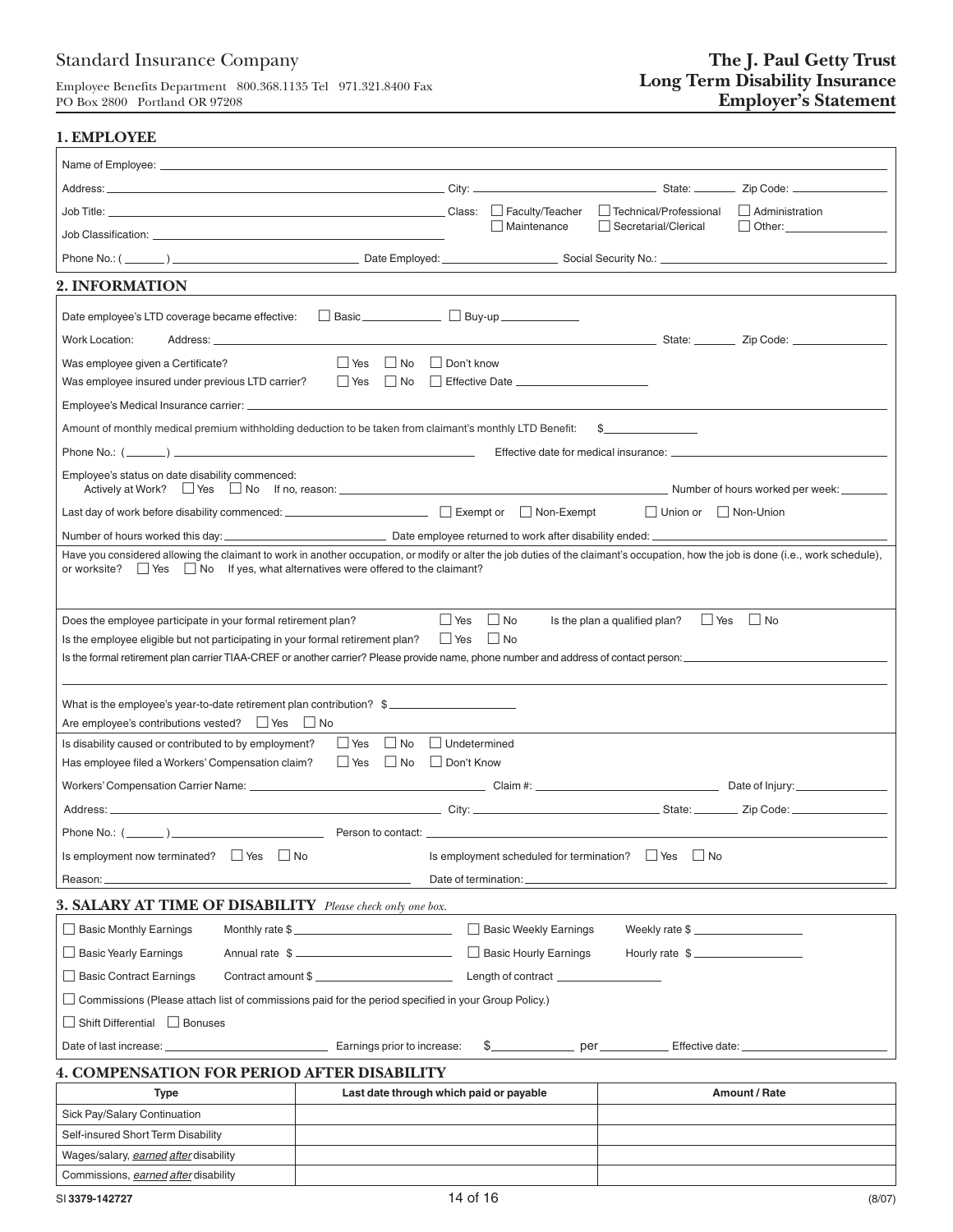Employee Benefits Department 800.368.1135 Tel 971.321.8400 Fax PO Box 2800 Portland OR 97208

| <u> 5. DEDUCITIBLE INCOME/ BENEFITS FROM OTHER SOURCES</u>                                                                                                                                                                                            |                                                                               |                                                     |                                                                                                                                                                                     |                                     |                                     |           |
|-------------------------------------------------------------------------------------------------------------------------------------------------------------------------------------------------------------------------------------------------------|-------------------------------------------------------------------------------|-----------------------------------------------------|-------------------------------------------------------------------------------------------------------------------------------------------------------------------------------------|-------------------------------------|-------------------------------------|-----------|
| Is employee covered by or now receiving benefits<br>from the following?                                                                                                                                                                               | Covered<br>Yes No                                                             | Receiving<br>Don't<br>Yes No Know                   | Date of<br>Application                                                                                                                                                              | Amount<br>Weekly<br>Monthly<br>Date |                                     | Effective |
| a. Social Security                                                                                                                                                                                                                                    | □<br>$\Box$                                                                   | $\Box$<br>$\Box$<br>$\mathbf{L}$                    |                                                                                                                                                                                     |                                     |                                     |           |
| b. Workers' Compensation                                                                                                                                                                                                                              | □<br>$\Box$                                                                   | $\Box$<br>$\Box$<br>ш                               |                                                                                                                                                                                     |                                     |                                     |           |
| c. State Disability Insurance                                                                                                                                                                                                                         | □<br>$\Box$                                                                   | $\Box$<br>□<br>$\Box$                               |                                                                                                                                                                                     |                                     |                                     |           |
| d. Retirement or Pension (Employer, PERS, STRS, PERA, etc.)                                                                                                                                                                                           | □<br>П                                                                        | П<br>$\Box$<br>$\Box$                               |                                                                                                                                                                                     |                                     |                                     |           |
|                                                                                                                                                                                                                                                       |                                                                               |                                                     |                                                                                                                                                                                     |                                     |                                     |           |
| e. Other                                                                                                                                                                                                                                              | □<br>$\Box$                                                                   | ш<br>$\Box$<br>$\Box$                               |                                                                                                                                                                                     |                                     |                                     |           |
| (e.g., unemployment or union benefits)                                                                                                                                                                                                                |                                                                               |                                                     |                                                                                                                                                                                     |                                     |                                     |           |
| <b>6. LIFE INSURANCE</b>                                                                                                                                                                                                                              |                                                                               |                                                     |                                                                                                                                                                                     |                                     |                                     |           |
| Was employee covered by Group Life Insurance with The Standard on cease work date? $\Box$ Yes $\Box$ No                                                                                                                                               |                                                                               |                                                     |                                                                                                                                                                                     |                                     |                                     |           |
|                                                                                                                                                                                                                                                       |                                                                               |                                                     |                                                                                                                                                                                     |                                     |                                     |           |
|                                                                                                                                                                                                                                                       |                                                                               |                                                     |                                                                                                                                                                                     |                                     |                                     |           |
| Please attach original enrollment card.                                                                                                                                                                                                               |                                                                               |                                                     |                                                                                                                                                                                     |                                     |                                     |           |
|                                                                                                                                                                                                                                                       |                                                                               |                                                     |                                                                                                                                                                                     |                                     |                                     |           |
| Dependent's coverage? $\Box$ Yes $\Box$ No                                                                                                                                                                                                            | If yes, $\Box$ Spouse $\Box$ Child                                            |                                                     |                                                                                                                                                                                     |                                     |                                     |           |
| <b>IMPORTANT: Please continue payment of premiums until otherwise notified.</b>                                                                                                                                                                       |                                                                               |                                                     |                                                                                                                                                                                     |                                     |                                     |           |
| 7. TAX INFORMATION                                                                                                                                                                                                                                    |                                                                               |                                                     |                                                                                                                                                                                     |                                     |                                     |           |
| Employer's Federal Tax I.D. Number: North and the state of the state of the state of the state of the state of                                                                                                                                        |                                                                               |                                                     |                                                                                                                                                                                     |                                     |                                     |           |
| We are a private-sector employer<br>Check one:<br>$\Box$ We are a public-sector (government entity) employer                                                                                                                                          |                                                                               |                                                     |                                                                                                                                                                                     |                                     |                                     |           |
| Is this employee subject to: Social Security taxes?<br>Railroad Tier 1 taxes?<br>State Disability taxes?                                                                                                                                              | $\Box$ No<br>$\Box$ Yes<br>$\Box$ Yes<br>$\Box$ No<br>$\Box$ No<br>$\Box$ Yes | Medicare taxes?                                     | Tier 1 Medicare taxes?<br>Unemployment Compensation taxes?                                                                                                                          | l Yes<br>$\Box$ Yes<br>$\Box$ Yes   | $\Box$ No<br>$\Box$ No<br>$\Box$ No |           |
| If subject to Social Security taxes what are the employee's year to date Social Security wages?                                                                                                                                                       |                                                                               |                                                     |                                                                                                                                                                                     |                                     |                                     |           |
| Does this employee pay all or a portion of the premium for LTD insurance coverage? $\Box$ Yes $\Box$ No                                                                                                                                               |                                                                               |                                                     |                                                                                                                                                                                     |                                     |                                     |           |
| *If yes, what percentage of the LTD premium does the employer pay ___________ %.                                                                                                                                                                      |                                                                               |                                                     |                                                                                                                                                                                     |                                     |                                     |           |
|                                                                                                                                                                                                                                                       |                                                                               | *the employee pay __________% with "pre-tax" funds. |                                                                                                                                                                                     |                                     |                                     |           |
|                                                                                                                                                                                                                                                       |                                                                               |                                                     | *the employee pay __________% with funds that have been taxed.                                                                                                                      |                                     |                                     |           |
| * If yes, are employer paid premiums included in the employee's salary? $\Box$ Yes $\Box$ No                                                                                                                                                          |                                                                               |                                                     |                                                                                                                                                                                     |                                     |                                     |           |
| *IMPORTANT: Remember to calculate the premium contribution percentage information according to the IRS Group Policy (three year averaging) rule.                                                                                                      |                                                                               |                                                     |                                                                                                                                                                                     |                                     |                                     |           |
| <b>8. ATTACHMENTS</b>                                                                                                                                                                                                                                 |                                                                               |                                                     |                                                                                                                                                                                     |                                     |                                     |           |
| Please attach copies of the following.<br>a. Job Description<br><b>Employment Application or Resume</b><br>b.                                                                                                                                         | C.<br>d.                                                                      |                                                     | Enrollment or Election Form for Long Term Disability Insurance<br>Income From Other Sources (Deductible Benefits) Documents<br>(Social Security, Workers' Compensation, PERS, etc.) |                                     |                                     |           |
| 9. EMPLOYER REPRESENTATIVE COMPLETING THIS FORM                                                                                                                                                                                                       |                                                                               |                                                     |                                                                                                                                                                                     |                                     |                                     |           |
| Employer: The J. Paul Getty Trust                                                                                                                                                                                                                     |                                                                               |                                                     |                                                                                                                                                                                     |                                     |                                     |           |
| Address: Zip Code: Zip Code: Zip Code: Zip Code: Zip Code: Zip Code: Zip Code: Zip Code: Zip Code: Zip Code: Zip Code: Zip Code: Zip Code: Zip Code: Zip Code: Zip Code: Zip Code: Zip Code: Zip Code: Zip Code: Zip Code: Zip                        |                                                                               |                                                     |                                                                                                                                                                                     |                                     |                                     |           |
| Acknowledgement<br>I hereby certify that the answers I have made to the foregoing questions are both complete and true to the best of my knowledge and belief.<br>I acknowledge that I have read the applicable fraud notice on page 16 of this form. |                                                                               |                                                     |                                                                                                                                                                                     |                                     |                                     |           |
|                                                                                                                                                                                                                                                       |                                                                               |                                                     |                                                                                                                                                                                     |                                     |                                     |           |
|                                                                                                                                                                                                                                                       |                                                                               |                                                     |                                                                                                                                                                                     |                                     |                                     |           |
|                                                                                                                                                                                                                                                       |                                                                               |                                                     |                                                                                                                                                                                     |                                     |                                     |           |